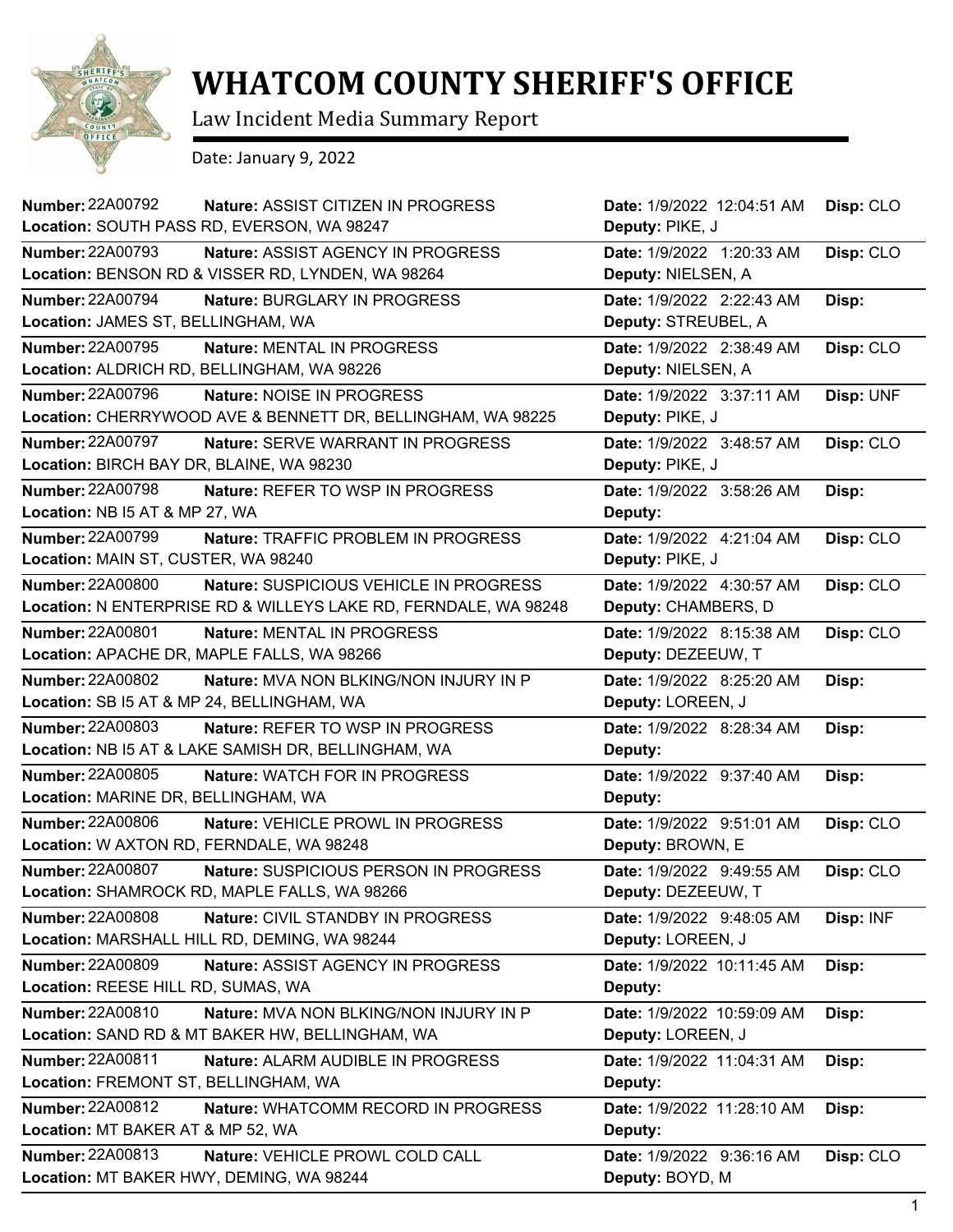| Number: 22A00814<br>Nature: DOMESTIC VERBAL IN PROGRESS                  | Date: 1/9/2022 11:42:59 AM | Disp:     |
|--------------------------------------------------------------------------|----------------------------|-----------|
| Location: HOLLY LN, MAPLE FALLS, WA                                      | Deputy: LOREEN, J          |           |
| <b>Number: 22A00815</b><br>Nature: VEHICLE RECOVERY IN PROGRESS          | Date: 1/9/2022 11:56:20 AM | Disp: CLO |
| Location: RACINE ST, BELLINGHAM, WA 98229                                | Deputy: LOREEN, J          |           |
| Number: 22A00816<br>Nature: SUSPICIOUS PERSON IN PROGRESS                | Date: 1/9/2022 12:11:51 PM | Disp: CLO |
| Location: DRAYTON HARBOR RD, BLAINE, WA 98230                            | Deputy: DAMON, T           |           |
| <b>Number: 22A00817</b><br><b>Nature: MVA NON BLKING/NON INJURY IN P</b> | Date: 1/9/2022 12:09:37 PM | Disp: CLO |
| Location: NORTHSHORE RD & AGATE BAY LN, BELLINGHAM, WA 98226             | Deputy: CONLEE, Z          |           |
| <b>Number: 22A00818</b><br>Nature: DOMESTIC VERBAL COLD CALL             | Date: 1/9/2022 12:09:16 PM | Disp: CLO |
| Location: CENTERVIEW RD, LUMMI ISLAND, WA 98262                          | Deputy: BROWN, E           |           |
| <b>Number: 22A00819</b><br>Nature: DRUGS IN PROGRESS                     | Date: 1/9/2022 12:37:27 PM | Disp:     |
| Location: LAKE LOUISE RD, BELLINGHAM, WA                                 | Deputy:                    |           |
| <b>Number: 22A00820</b><br><b>Nature: DEATH INVESTIGATION IN PROGRES</b> | Date: 1/9/2022 12:49:05 PM | Disp:     |
| Location: HAXTON WA, FERNDALE, WA                                        | Deputy:                    |           |
| <b>Number: 22A00821</b><br>Nature: SERVE WARRANT IN PROGRESS             | Date: 1/9/2022 1:06:13 PM  | Disp: CLO |
| Location: SHAMROCK RD, MAPLE FALLS, WA 98266                             | Deputy: INGERMANN, N       |           |
| <b>Number: 22A00822</b><br><b>Nature: MVA NON BLKING/NON INJURY IN P</b> | Date: 1/9/2022 1:17:50 PM  | Disp: CLO |
| Location: GOODWIN RD & GILMORE RD, EVERSON, WA 98247                     | Deputy: DEZEEUW, T         |           |
| <b>Number: 22A00825</b><br>Nature: MVA INJURY IN PROGRESS                | Date: 1/9/2022 2:24:53 PM  | Disp: CAA |
| Location: S CHURCH RD, FERNDALE, WA 98248                                | Deputy: JAMES, J           |           |
| Arrested: STURTZ, TONJA L.<br>Age: 61                                    |                            |           |
| Offenses: Traffic, Accident, Reportable, Traffic, Criminal Citation      |                            |           |
| <b>Number: 22A00826</b><br>Nature: Not available.                        | Date: 1/9/2022 2:54:06 PM  | Disp:     |
| Location: CEDAR AV, BLAINE, WA                                           | Deputy:                    |           |
| <b>Number: 22A00827</b><br>Nature: SECURITY CHECK IN PROGRESS            | Date: 1/9/2022 2:58:15 PM  | Disp:     |
|                                                                          |                            |           |
| Location: OLSON RD, FERNDALE, WA                                         | Deputy: ANDERS, J          |           |
| <b>Number: 22A00828</b><br>Nature: MVA BLOCKING IN PROGRESS              | Date: 1/9/2022 3:24:35 PM  | Disp: CLO |
| Location: ANDERSON RD & HARBORVIEW RD, BLAINE, WA 98230                  | Deputy: ANDERS, J          |           |
| <b>Number: 22A00829</b><br>Nature: MVA INJURY IN PROGRESS                | Date: 1/9/2022 3:23:36 PM  | Disp:     |
| Location: ANDERSON RD & HARBORVIEW RD, BLAINE, WA                        | Deputy: DAMON, T           |           |
| Number: 22A00830<br>Nature: MVA BLOCKING IN PROGRESS                     | Date: 1/9/2022 3:24:33 PM  | Disp:     |
| Location: ANDERSON RD & HARBORVIEW RD, BLAINE, WA                        | Deputy:                    |           |
| <b>Number: 22A00831</b><br>Nature: ASSIST CITIZEN IN PROGRESS            | Date: 1/9/2022 3:34:19 PM  | Disp:     |
| Location: MT BAKER HW, DEMING, WA                                        | Deputy: HEYSTEK, L         |           |
| <b>Number: 22A00832</b><br>Nature: ASSIST AGENCY IN PROGRESS             | Date: 1/9/2022 3:47:30 PM  | Disp: CLO |
| Location: MT BAKER HWY, NATIONAL FOREST, WA 98244                        | Deputy: HEYSTEK, L         |           |
| <b>Number: 22A00834</b><br>Nature: WELFARE CHECK IN PROGRESS             | Date: 1/9/2022 4:32:26 PM  | Disp: CLO |
| Location: HALIBUT DR, BLAINE, WA 98230                                   | Deputy: INGERMANN, N       |           |
| Number: 22A00835<br>Nature: SHOTS IN PROGRESS                            | Date: 1/9/2022 4:45:04 PM  | Disp: CLO |
| Location: NORTHWEST DR, BELLINGHAM, WA 98226                             | Deputy: INGERMANN, N       |           |
| <b>Number: 22A00836</b><br>Nature: WHATCOMM RECORD IN PROGRESS           | Date: 1/9/2022 5:01:32 PM  | Disp:     |
| Location: PORTAL WA, FERNDALE, WA                                        | Deputy:                    |           |
| <b>Number: 22A00837</b><br>Nature: WELFARE CHECK IN PROGRESS             | Date: 1/9/2022 5:23:53 PM  | Disp:     |
| Location: HALIBUT DR, BLAINE, WA                                         | Deputy:                    |           |
| <b>Number: 22A00838</b><br>Nature: WELFARE CHECK IN PROGRESS             | Date: 1/9/2022 6:17:53 PM  | Disp:     |
| Location: SURF PL, BLAINE, WA                                            | Deputy:                    |           |
| Number: 22A00839<br>Nature: SUICIDAL SUBJECT IN PROGRESS                 | Date: 1/9/2022 6:59:43 PM  | Disp: CLO |